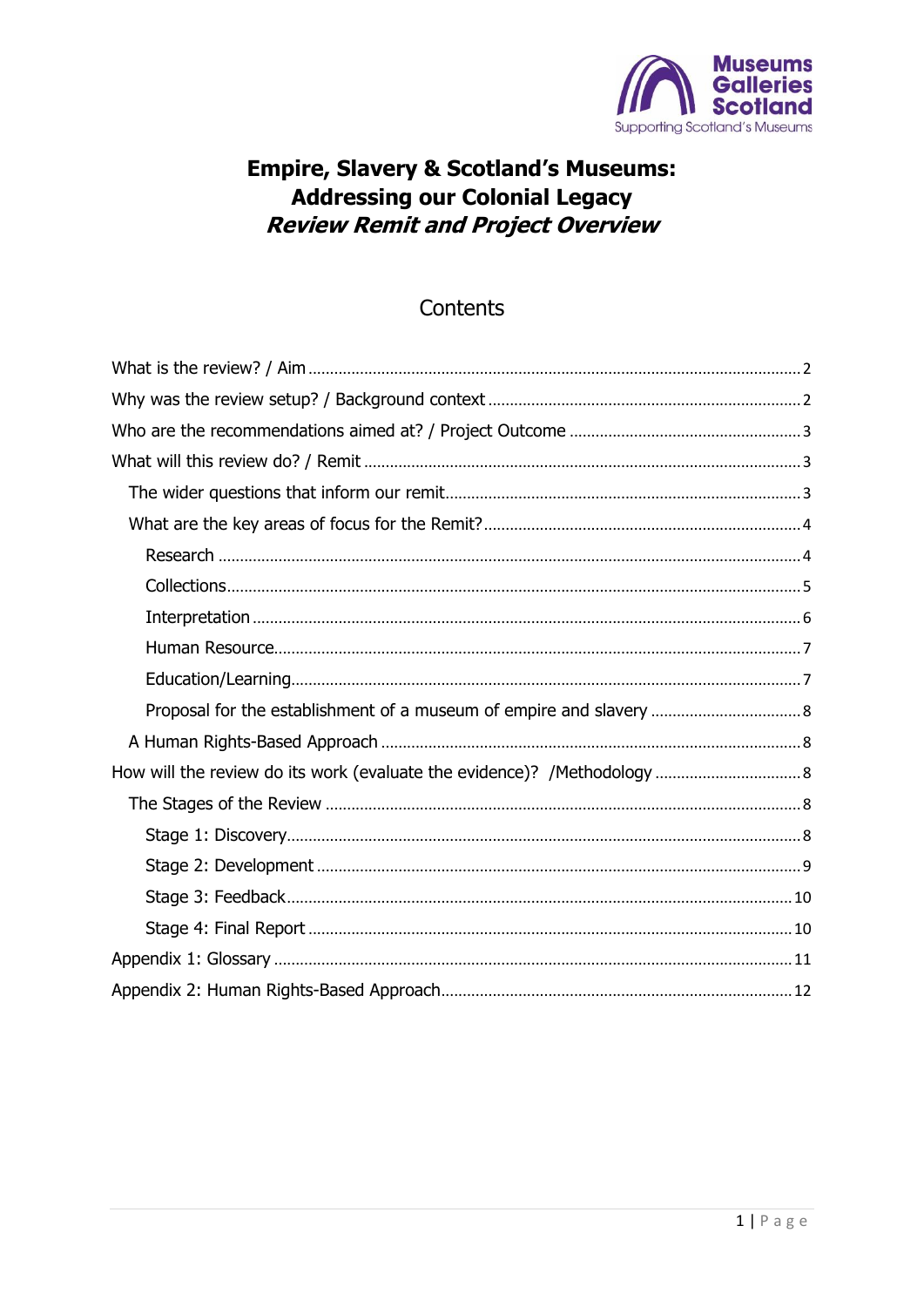

### <span id="page-1-0"></span>What is the review? / Aim

This is a review on how Scottish museums and galleries can better address the legacies of slavery, empire and colonialism at every level.

The review is independent. This means that no group of people can say how the review should happen or what it should say. The review is headed by an independent Steering Group which is representative of relevant interests, and diverse in its membership. The Steering Group will take an investigative/inquisitorial approach. This means the consultation will be a fact-finding mission rather than one which is required to apportion blame for any past faults or omissions.

The Steering Group will make concrete and sustainable recommendations to Scottish Government on how the Scottish museums and galleries sector can better address the legacies of slavery, empire and colonialism at every level. The recommendations will also investigate how to ensure people in Scotland are aware of the role Scotland played and how that manifests itself in our society today. This will include how to reflect, interpret and celebrate the wide ranging and positive contributions that the full diversity of the Scottish population have made and continue to make to Scotland. These recommendations will investigate the best mechanism of delivery of our shared past.

This nationwide project will build on existing work from within the equalities sector and from across Scotland's museums, to explore the mechanisms of how Scotland can confront challenging histories within museum spaces.

The first stage of the review will finish in November 2021.

### <span id="page-1-1"></span>Why was the review setup? / Background context

On 10 June 2020 a motion was passed in the Scottish Parliament showing solidarity with anti-racism, with an amendment that Scotland should 'establish a slavery museum to address our historic links to the slave trade.'

During July and August there were early discussions between Scottish Government Culture and Equalities teams with MGS, Glasgow Life, and others to consider how this might be taken forward.

In September 2020 the Scottish Government put forward their Programme for Government in which they agreed:

'Partnering with Museums Galleries Scotland, in collaboration with race equality and museums sector stakeholders, we will sponsor an independent expert group to make recommendations on how Scotland's existing and future museum collections we can better recognise and represent a more accurate portrayal of Scotland's colonial and slavery history and what further steps should be taken to ensure people in Scotland are aware of the role Scotland played and how that manifests itself in our society today. This will include how to reflect, interpret and celebrate the wide ranging and positive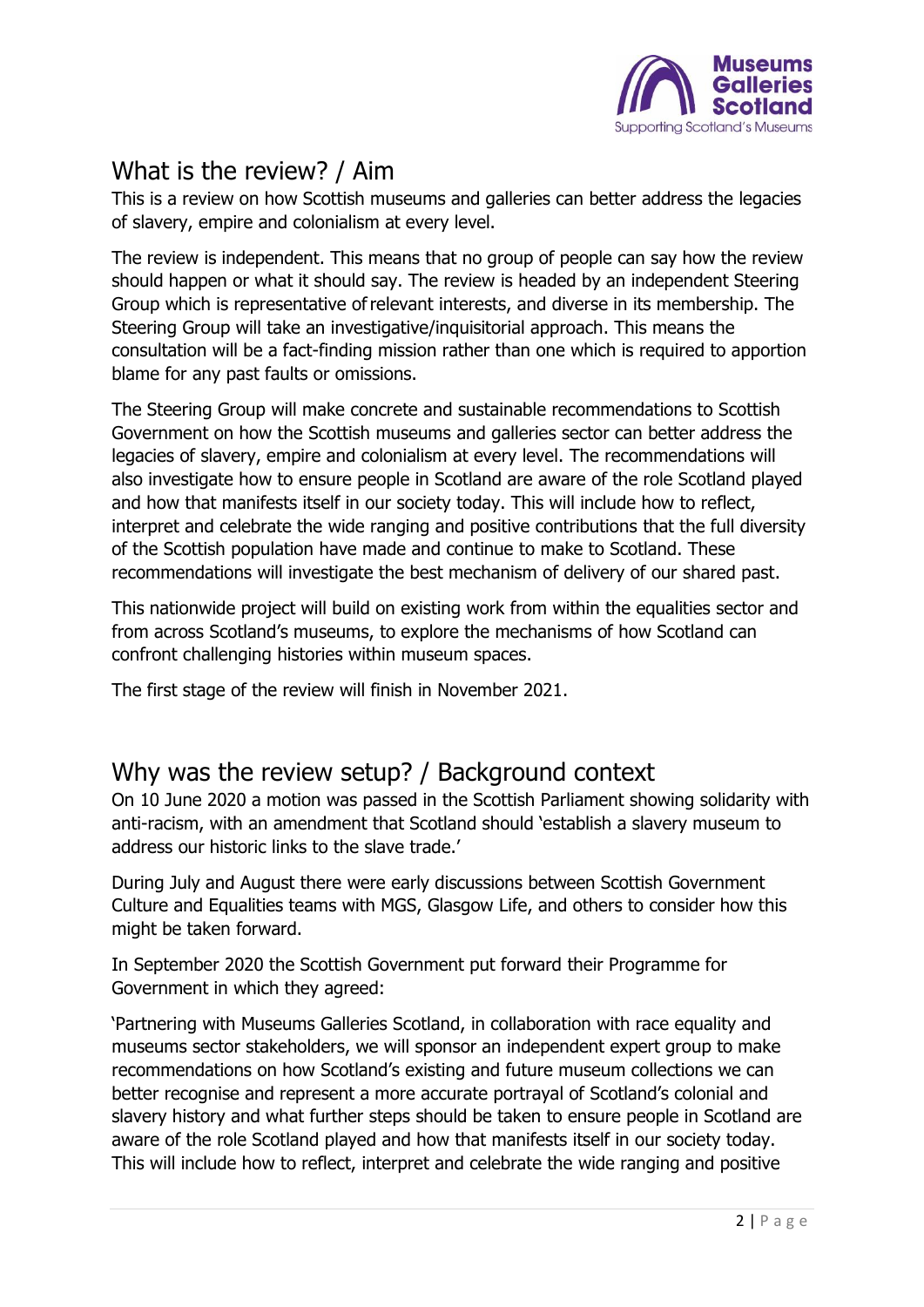

contributions that ethnic minority communities have made and continue to make to Scotland.<sup>'1</sup>

## <span id="page-2-0"></span>Who are the recommendations aimed at? / Project Outcome

Museums Galleries Scotland (MGS) have been commissioned to manage this independent review.

MGS is a National Development Body for the Scottish museums sector. MGS support 419 museums and galleries, through strategic investment, advice, advocacy, skills development and other means. MGS is an independent charity and receive core funding from Scottish Government, which also provides funding to distribute via grants directly to the museums and galleries sector. MGS is governed by a Board of Trustees.

This review will aim to cover the full diversity of the Scottish population without racial, gender-based, or geographical bias. We will consult with museums and galleries across Scotland and the recommendations from this consultation will be directed at Scottish Government and be applied to the whole Scottish museums and galleries sector.

### <span id="page-2-1"></span>What will this review do? / Remit

The remit is the list of things that we will think about and report on in the review. The remit requires us to get evidence from a wide range of sources, engage widely with people who have a personal or professional interest, and reflect this evidence in our final analysis and recommendations.

In order to properly define the remit, we need to be aware of the context and the wider issues relating to the legacies of slavery, empire and colonialism in Scotland's museums and gallery spaces.

<span id="page-2-2"></span>The wider questions that inform our remit **–**

- What does racial equity look like?
- How do museums listen to the demands that have been made: to ensure the work museums do goes beyond the statements made in reaction to the BLM movement in 2020? What does that look like?
- How do museums include people in the conversation as to how action and change can happen?
- What is the role of museums in making the connection between the racism of yesterday and the racism of today?

<sup>1</sup> Scottish Government Programme for Government, *Protecting Scotland, Renewing Scotland* (September 2020, p.110. This is the exact wording taken from the Programme for Government and refers to their decision to set up the ESSM Project and budget.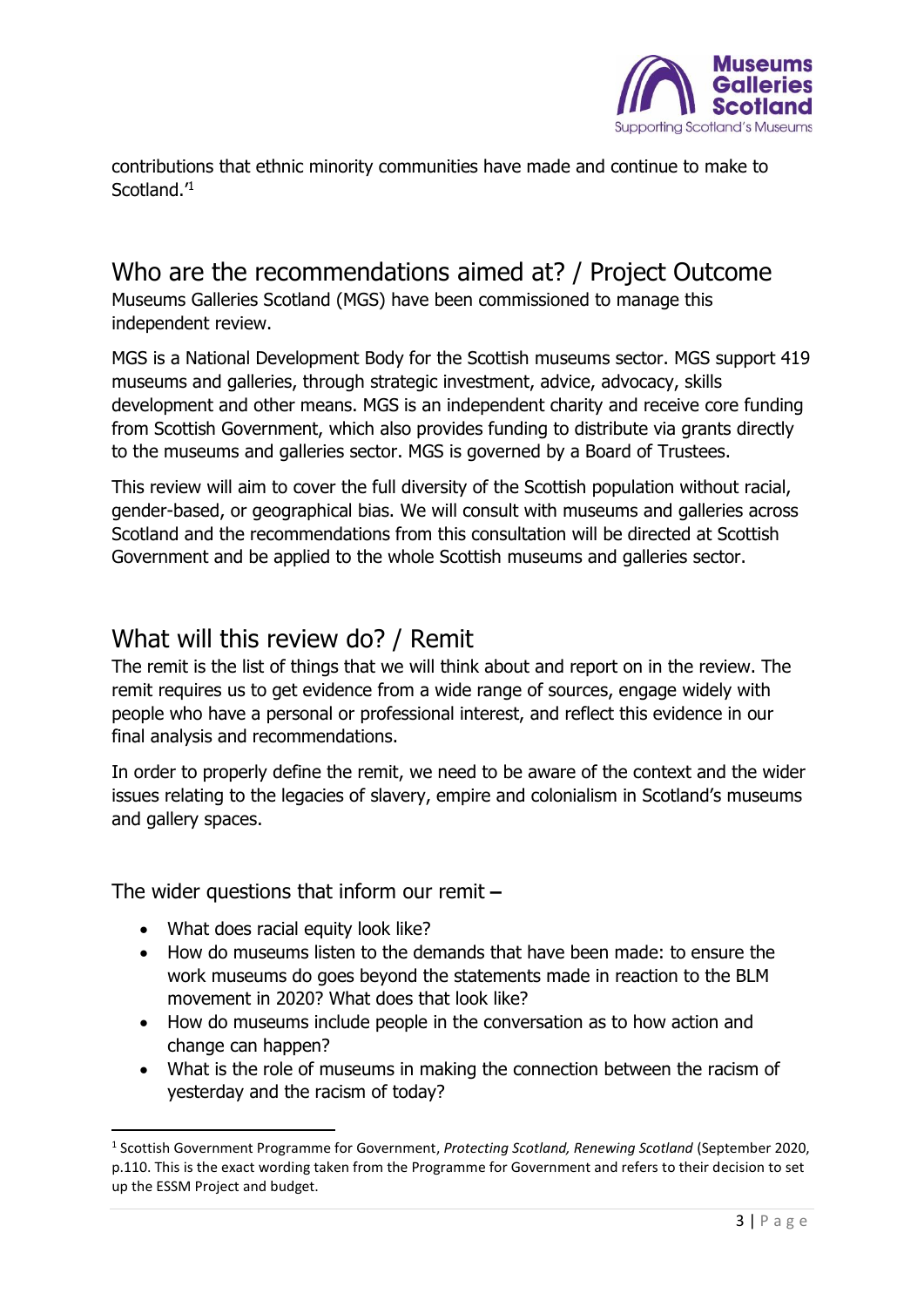

- How can museums make anti-racism part of their core organisational values?
- How do museums educate ALL of their audiences to recognise and acknowledge the imbedded colonial structures?

The Steering Group is aware that these questions cannot be answered fully in the timescale of this review and will instead inform the discussions that the Steering Group and Advisory Panels will have when evaluating the evidence.

<span id="page-3-0"></span>What are the key areas of focus for the Remit?

The recommendations to the Scottish Government will concentrate on these key subject areas:

- Research
- Collections
- Interpretation
- Human Resource
- Education/Learning
- Proposal for the establishment of a museum of empire and slavery

These 6 areas will be the focus for the review. For each area we will create a sub-group consisting of Steering Group members, Advisory Panel members, community representatives and a member of the project team. Sub-group members will be chosen for their knowledge and experience in relation to the subject matter concerned. These sub-groups will:

- 1. Define the remit for each subject in relation to the consultation namely, what are the legacies that need to be addressed. This will ensure that we have sufficient focus (taking into consideration the limited timescale) but retain a flexibility.
- 2. Define the questions to be asked in the public consultation for this subject area.
- 3. Analyse the evidence from public consultation for this subject area and produce the specific Government recommendations for each specialist area, to be approved by the Steering Group.

Within the 6 subject areas we will look at the mechanisms of how Scotland can confront challenging histories within museum spaces. To do this we will build on existing work from within the equalities sector and from across Scotland's museums. Part of this will be to capture the learning from any failed projects to produce recommendations that are sustainable.

The sub-groups will explore:

### <span id="page-3-1"></span>Research

By research we mean the academic research being produced in relation to Scotland's links with slavery, empire and colonialism, including:

- Historiography
- Museology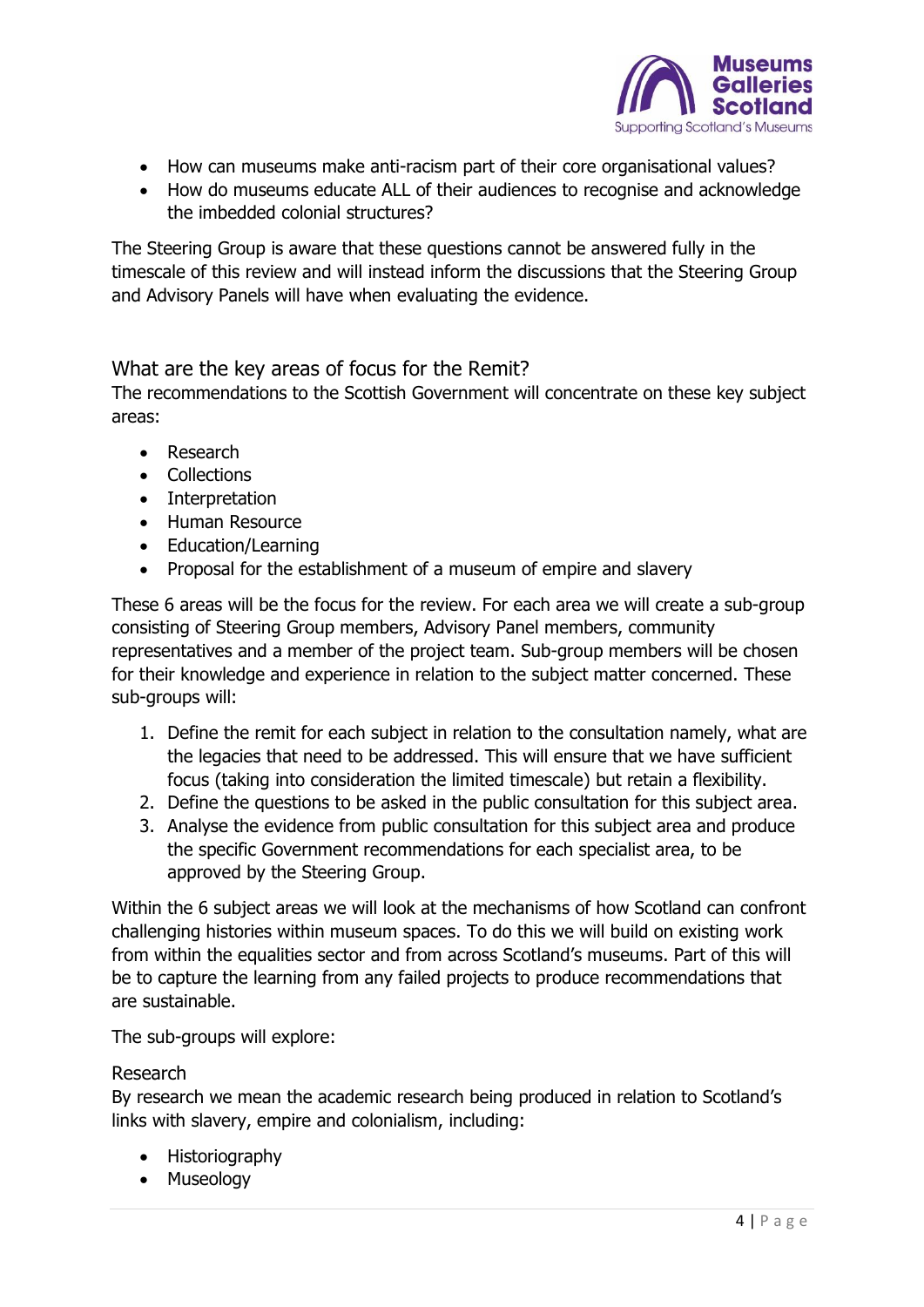

• Sociology

[Note: This consultation agrees that there is a vast body of research that has been and is being produced.]

This WILL include:

- How the research into Scotland's links with slavery, empire and colonialism is being shared with museums.
- The mechanisms for historians/universities/researchers to share their research with museums.
- Closing the gap between the research coming out and putting that into the museum's spaces.

This WILL NOT include:

• Producing an historic overview of Scotland's involvement in slavery and/or empire.

### <span id="page-4-0"></span>**Collections**

By Collections we mean collections management, and the related systems which museum use to care for their holdings. Cultural heritage collections require in-depth documentation to assist in tracking the life of the object within the holding institution. Put simply, collections management in cultural heritage is the 'strategies, policies, processes and procedures related to collections development, information, access and care.<sup> $2$ </sup> It relates to collecting new items, research and reviewing the existing collection and removing items in accordance with the collecting organisation's particular policies and priorities.

This WILL include:

- A need to investigate the subject in all museums provenance of colonial artefacts etc. and maybe the creation of KPIs.
- Cataloguing systems and practices how do we layer the information so the provenance and issues there are retained while also making more anti-colonial texts/information – embed transparency on systems.
- Repatriation Do we have to own it vs how many beneficial partnerships do we have around the world to help us tell the kinds of stories we need to tell on a consistent basis. Issues with returning objects to a group of people who are not homogeneous and have their own power relations – and government. Very powerful, less powerful, least powerful. Why were they taken and when returned a new set of power relations now exists? Could return things reinscribe old gender and power relationships.

<sup>2</sup> [https://significanceinternational.com/AboutUs/Whatiscollectionsmanagement.aspx#\[1\]](https://significanceinternational.com/AboutUs/Whatiscollectionsmanagement.aspx#[1)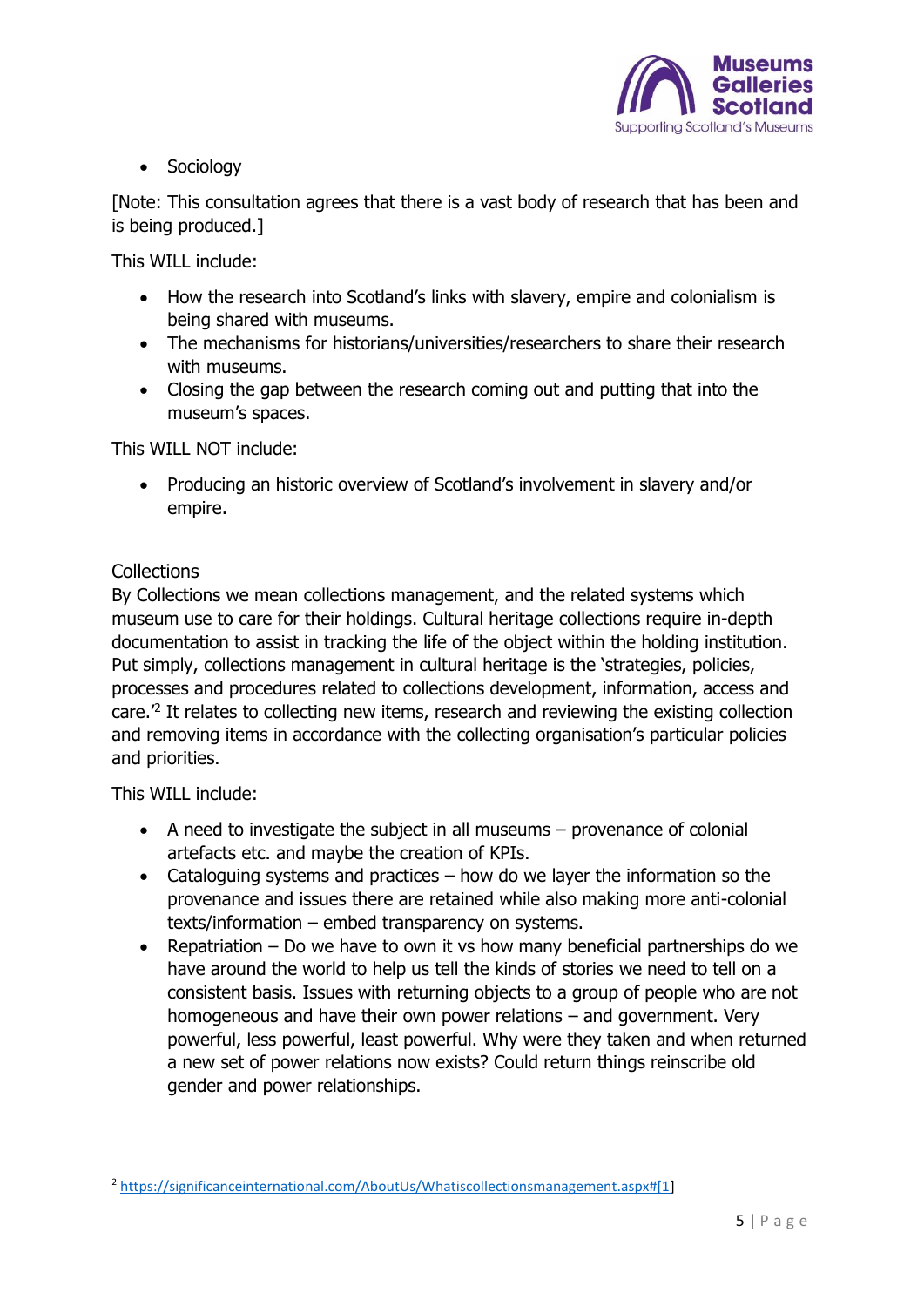

- Involving originating communities How do we build the alliances with these communities. Working with originating communities on their own terms rather than museum's. How to cede power and give credit to the originating source.
- Accreditation Examine including decolonial practice in the standards.
- Collecting practices looking at what is being collected and how museums should be collecting objects that address the legacies.

This WILL NOT include:

- Looking in detail at any museum or heritage collection and listing their related objects
- An overview of the objects that would be exhibited within any potential new display exploring the legacies of slavery and empire (this would need to be conducted as a separate exercise following the result of the consultation)
- Recommendations to purchase specific collections

### <span id="page-5-0"></span>Interpretation

By interpretation we mean how museums and galleries communicate their collections to their users. Museums and galleries should use their collections to tell stories and to convey identifiable meaning. Forms or interpretation include labels, guided tours, interpretative and digital media.

This WILL include:

- Involving originating communities How do we build the alliances with these communities. Working with originating communities on their own terms rather than museum's. How to cede power and give credit to the originating source.
- Acknowledging the colonial structures how do museums layer the information so the provenance and issues there are retained while also making more anticolonial texts/information.
- Exploring the mechanisms of how to interpret challenging histories within museum spaces to ensure that the communities affected are accurately represented.
- Co-curation exploring co-curation models and how they cede power to those who the museums are there to serve rather than maintaining existing power structures.

This WILL NOT include:

- Looking in detail at any museum or heritage institution and their individual museum displays.
- An overview of the objects that would be exhibited within any potential new display exploring the legacies of slavery and empire (this would need to be conducted as a separate exercise following the result of the consultation)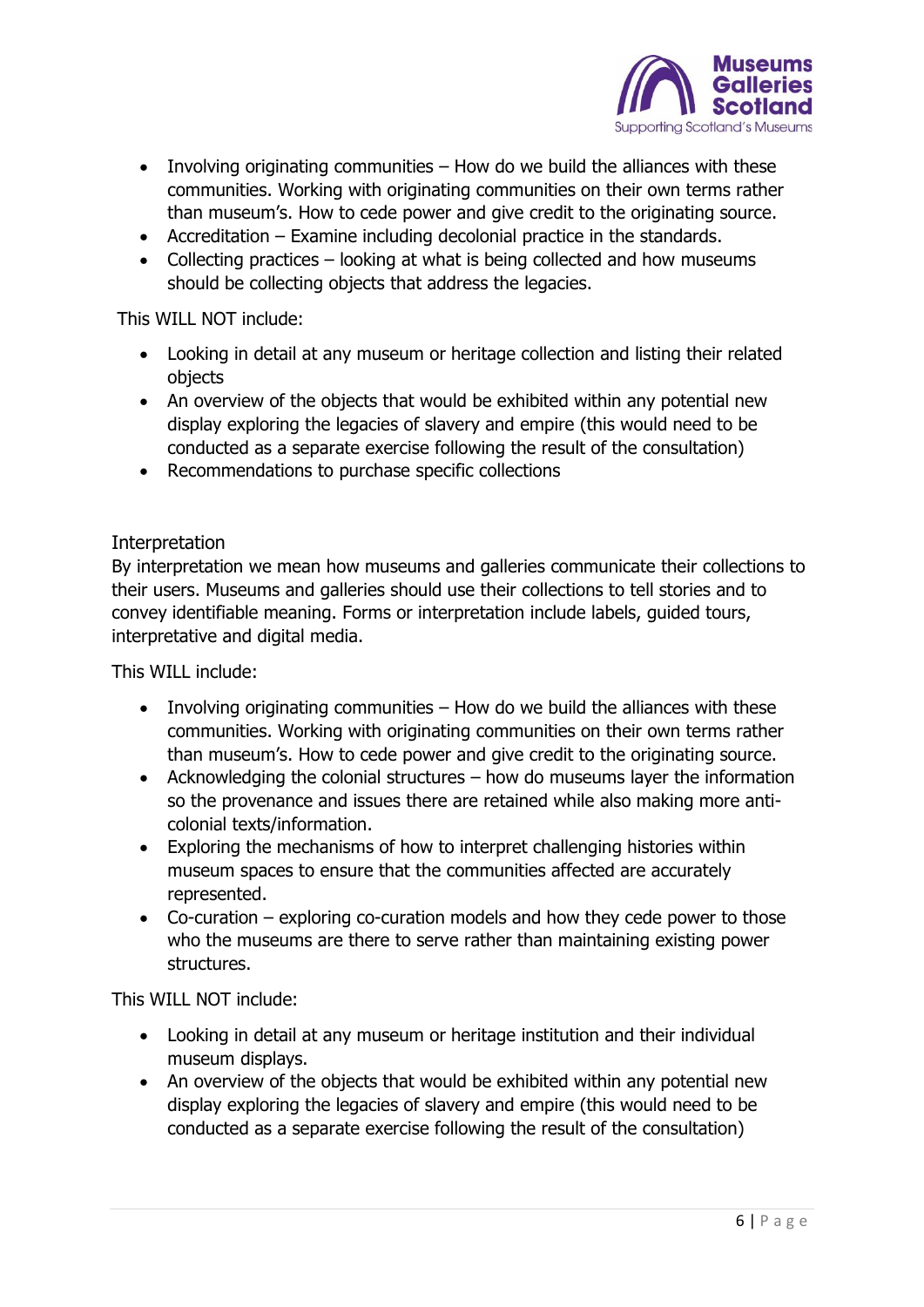

### <span id="page-6-0"></span>Human Resource

By Human Resource we mean, looking in detail and the heritage sector workforce at every level including, recruitment, representation, boards, management, volunteers etc.

This WILL include:

- Looking at the learning from the Scottish Government Minority Ethnic Toolkit
- Leadership Support Courage of leadership to openly support those at frontline of decolonial/anti-racist practice.
- Training Thinking about risk assessment and resilience training in relation to those working on the frontline who might be subject to abuse
- Training which allows for critical self-reflection of those working in museums and their own colonial bias
- Recruitment Diversifying recruitment practices at every level. However, always being aware of retraumatising individuals from communities affected by the legacies by bringing them into the workforce.
- Access to the sector Looking at pathways into the sector and opening up the closed world of museums

This WILL NOT include:

• Reporting of previous institutions or people that failed to consider these issues previously

### <span id="page-6-1"></span>Education/Learning

By Education/Learning we mean how museums and galleries engage visitors in learning experiences to enhance their curiosity and interest in their objects and collections. The activities of a museum educator may include: talks, guided tours or workshops and creating resources.

This WILL include:

- Working with education stakeholders Suggestions of methods to drive engagement with educational stakeholders with relation to how museums can help them in addressing legacies.
- National Standards How to maximise the extent of links to the curriculum.
- Acknowledging the colonial structures how do museums layer the information to allow for learning on the museum's colonial bias.
- Closing the gap between the research coming out and putting that into the museum's learning resources.

This WILL NOT include:

- An extensive resource that can be used by schools or home learning practitioners to understand slavery through a museums context;
- guidance for learning practitioners on how to use their individual collections to explore slavery;
- learning packs.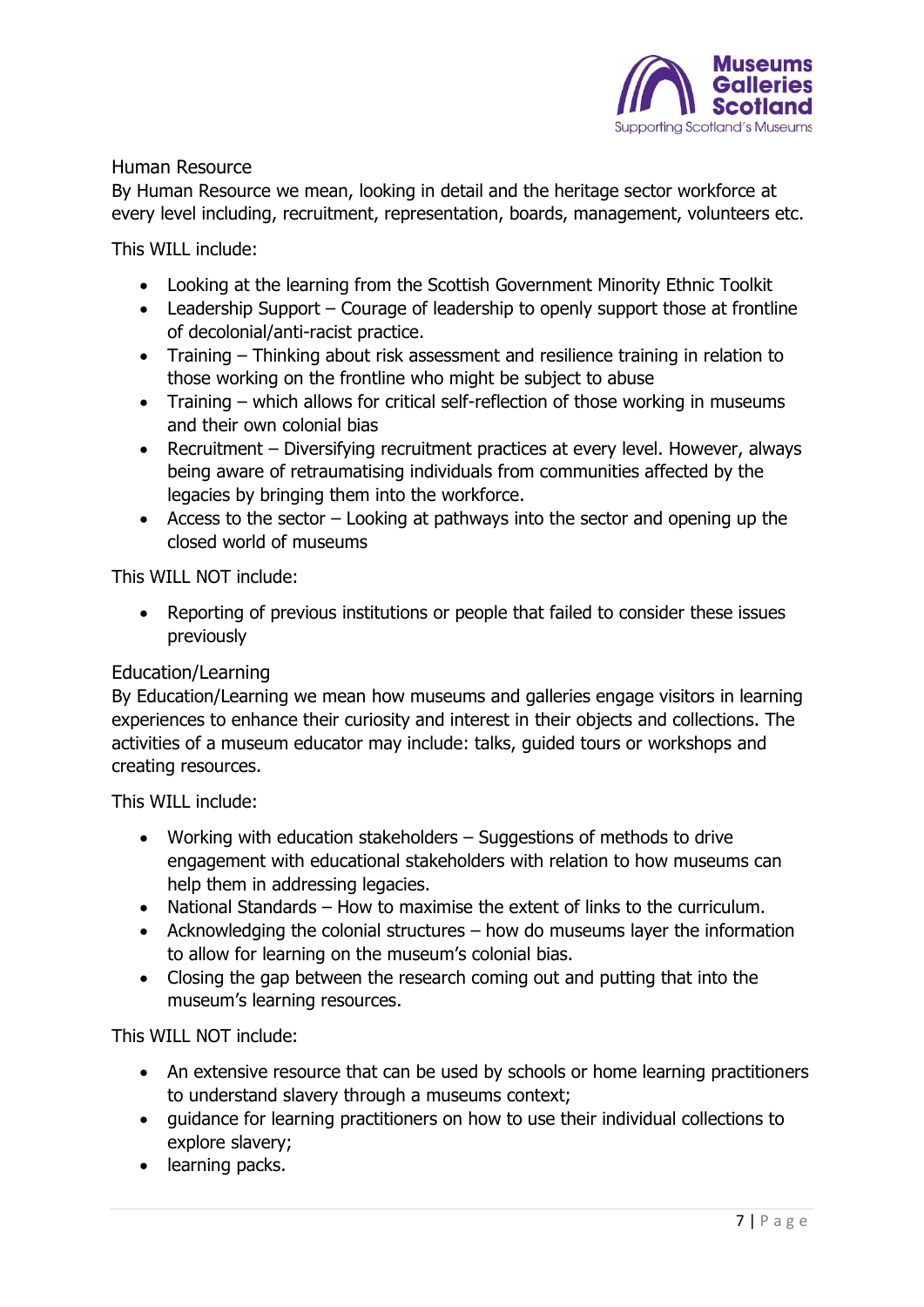

<span id="page-7-0"></span>Proposal for the establishment of a museum of empire and slavery This WILL include:

- The delivery model most appropriate to ensure the Scottish Government's commitment to anti-racism is clearly communicated and has a presence in Scotland's museums.
- The best mechanism of delivery of our shared past to the full diversity of the Scottish population without racial, gender-based, or geographical bias.

This WILL NOT include:

- Recommendations to purchase specific collections.
- Costings or specific locations of a potential building.

### <span id="page-7-1"></span>A Human Rights-Based Approach

It is important that this consultation take a human rights-based approach because "everyone has the right freely to participate in the cultural life of the community, to enjoy the arts and to share in scientific advancement and its benefits" - cultural rights are inseparable from human rights, Under the International Convention on Economic, Social and Cultural Rights.

A further sub-group will be established to look at how the review should take a human rights-based approach and human rights framework. This will help us with the consultation's governance and with our processes of engagement. They also give us a basis for our evidence gathering and reporting. More detail on initially how this approach will affect the consultation are set out in Appendix 2.

## <span id="page-7-2"></span>How will the review do its work (evaluate the evidence)? /Methodology

### <span id="page-7-3"></span>The Stages of the Review

It is planned that this initial phase of the review will take 1 year. However, we do have to take into consideration that we need time to fully involve people with lived experience in the consultation.

### <span id="page-7-4"></span>Stage 1: Discovery

This is about finding out about what museums, galleries and heritage institutions across Scotland are currently doing in the fields of equalities and addressing the legacies of slavery and colonialism in Scotland.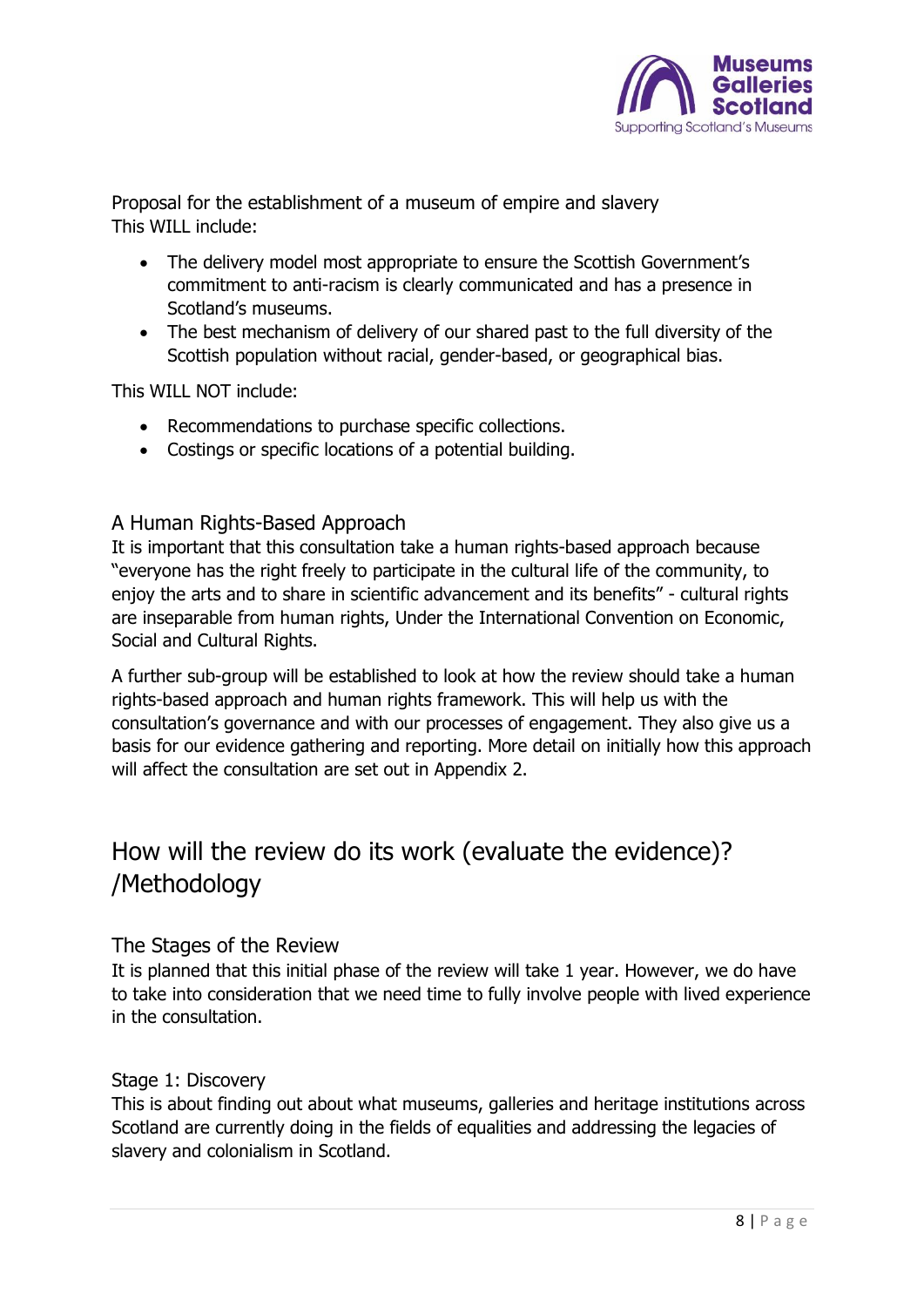

We will establish the Advisory Panel members. It is important that they are representative of relevant interests and expertise, and diverse in membership. All advisors were expected to advise as individuals, not as representatives of organisations.

The Advisory Panel may include museum professionals, experts in anti-racism, experts in decolonising museum history and museum spaces, experts in working in equalities and community consultation etc. We plan to speak to experts from Scotland and further afield.

We will establish the sub-groups that will inform each stage of the review and develop the questions for the consultation.

The consultation will take the form of surveys for both the public and professionals. In line with an HR-based approach, the surveys will bring together the evidence, giving equal weight to evidence from all participants. For example, we can analyse responses from people directly affected by the legacies, alongside responses from museum professionals.

We will put out a tender for the External Contractor who will facilitate the surveys. The survey questions and the participants to be involved in the consultation will be agreed in discussion with the Steering Group and will be informed by the work already done in the equalities sector.

Once we have appointed the External Contractor, we will hold the first round of the public consultation.

### <span id="page-8-0"></span>Stage 2: Development

In stage 2, we will develop the evidence gathered from stage 1. It would involve indepth discussions within the sub-groups to allow all the partners to understand the narratives and sentiment behind the survey data.

The sub-groups will put together the evidence gathered which will inform the Steering Group's draft recommendations. As mentioned above, these recommendations will relate to the six key subject sub-group subject areas:

- Research
- Collections
- Interpretation
- Human Resource
- Education/Learning
- Proposal for the establishment of a museum of empire and slavery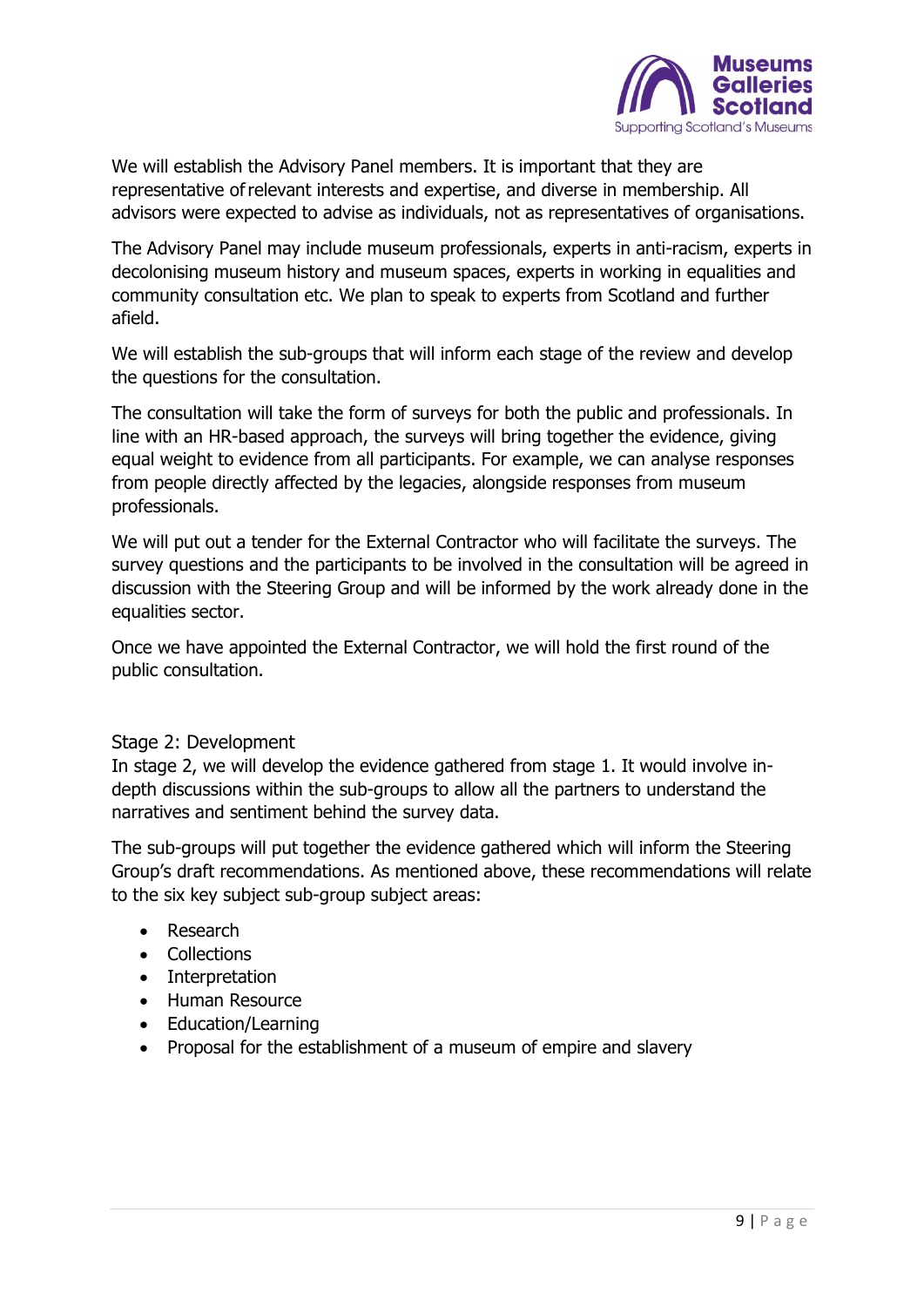

<span id="page-9-0"></span>Stage 3: Feedback

In stage 3 we will return to the respondents for their feedback about the Steering Group's draft recommendations for the future of how Scottish museums and galleries can better address the legacies of slavery, empire and colonialism at every level.

This will involve consulting again with the participants from stage 1, both public and professional, in collaborative focus groups. We would discuss their opinions of the recommendations so that they can advise on any revisions they believe are needed. These discussions will be facilitated by an external contractor.

<span id="page-9-1"></span>Stage 4: Final Report

At this stage we would revise the draft recommendations based on the feedback and based on all the evidence gathered, the Steering Group will make a set of recommendations to Scottish Government in November 2021. The report will be authored by the Chair and the Steering Group but written by the Project Manager, in order to maintain a consistent voice throughout.

We will hold a public event (socially distanced if needed) to make sure the participants are involved in the final report.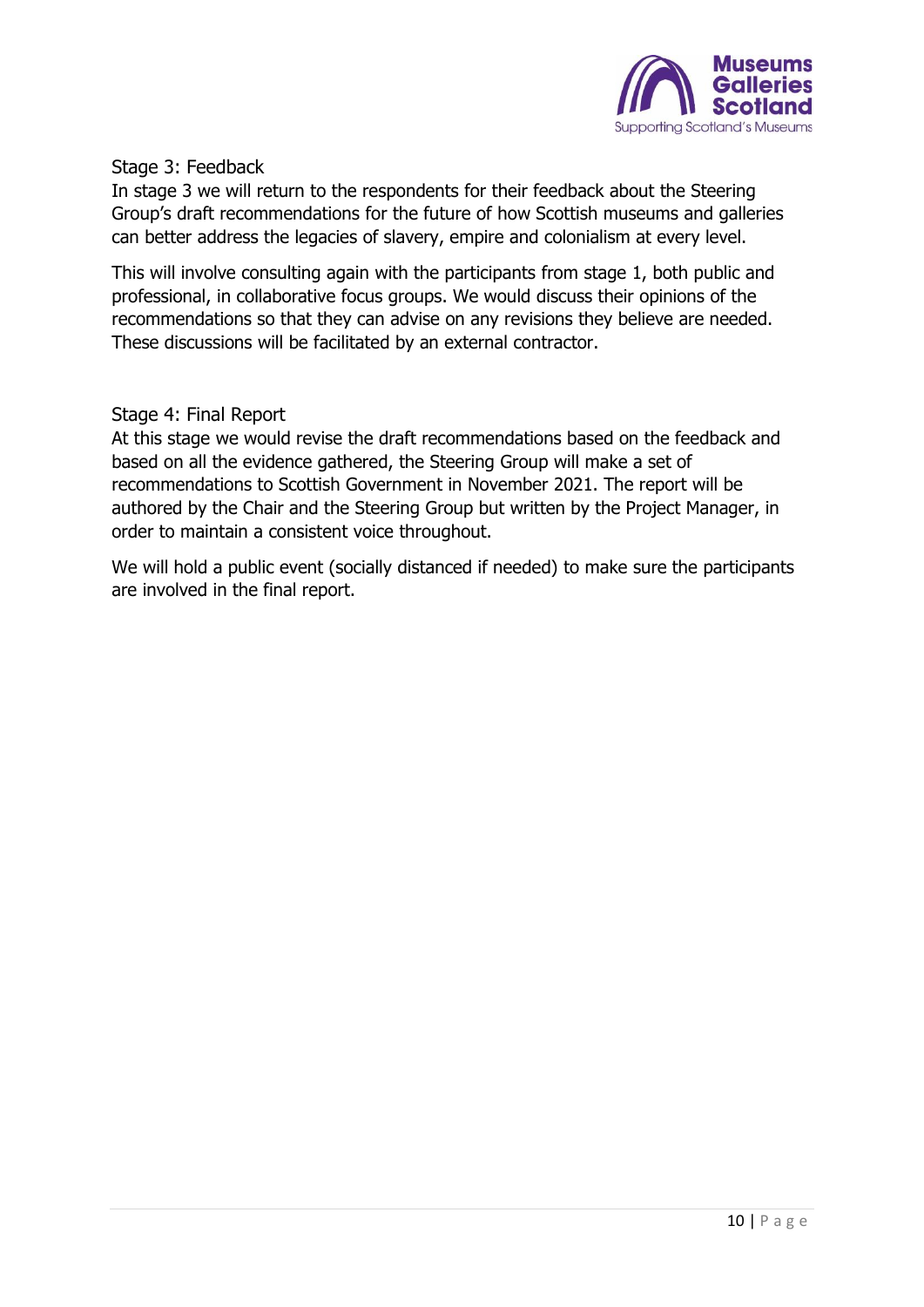

# <span id="page-10-0"></span>Appendix 1: Glossary

The final public version of this document will include a glossary of relevant terms.

e.g.

Scotland's Museums = All museums, galleries and other heritage institutions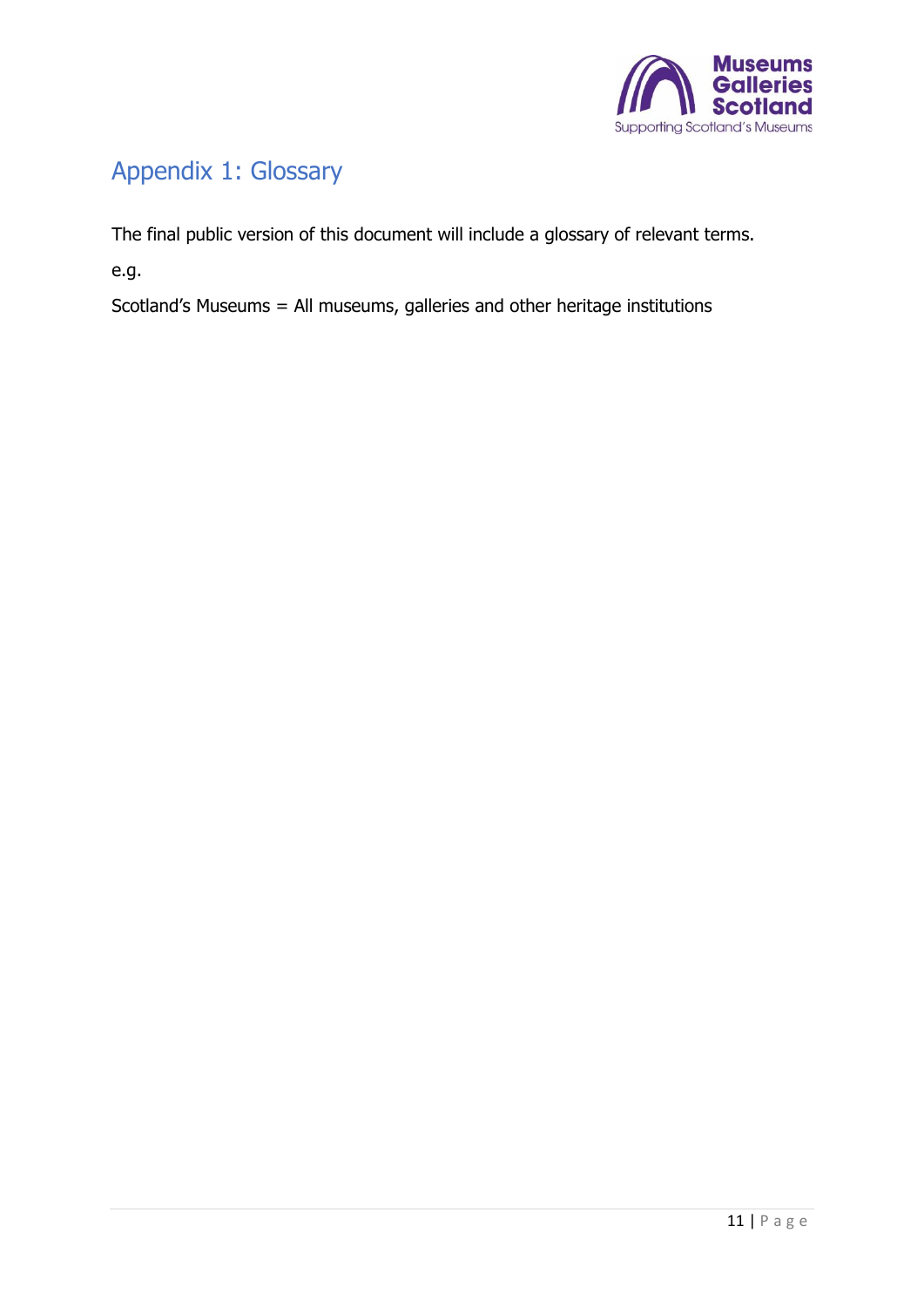

## <span id="page-11-0"></span>Appendix 2: Human Rights-Based Approach

An HR approach would include 4 main areas for consideration throughout the consultation:

Participation - Participation must be active, free and meaningful and give attention to issues of accessibility, including access to information in a form and a language which can be understood.

Accountability - how would we hold ourselves accountable to the participants. What would be the review/reporting mechanisms to go back to people.

Non-discrimination - prioritisation of those in the most vulnerable situations who face the biggest barriers to realising their rights.

Empowerment - participants should understand their rights and be fully supported to participate in the development of policy and practices

See here to know more about this approach:

[http://www.scottishhumanrights.com/media/1409/shrc\\_hrba\\_leaflet.pdf](http://www.scottishhumanrights.com/media/1409/shrc_hrba_leaflet.pdf)

This approach also uses the **FAIR** process. We need to think in this way:

### **Facts**

- What is the experience of the individual?
- Is the individual being heard and if not, do they require support to do so?
- What are the important facts to understand?

### **Analysis of right(s) at stake**

- What are the human rights or issues at stake?
- Is the right to life or the right not to be subjected to inhuman or degrading treatment at stake? If so, these rights are absolute and cannot be restricted.
- Can the right be restricted? What is the justification for restricting the right?